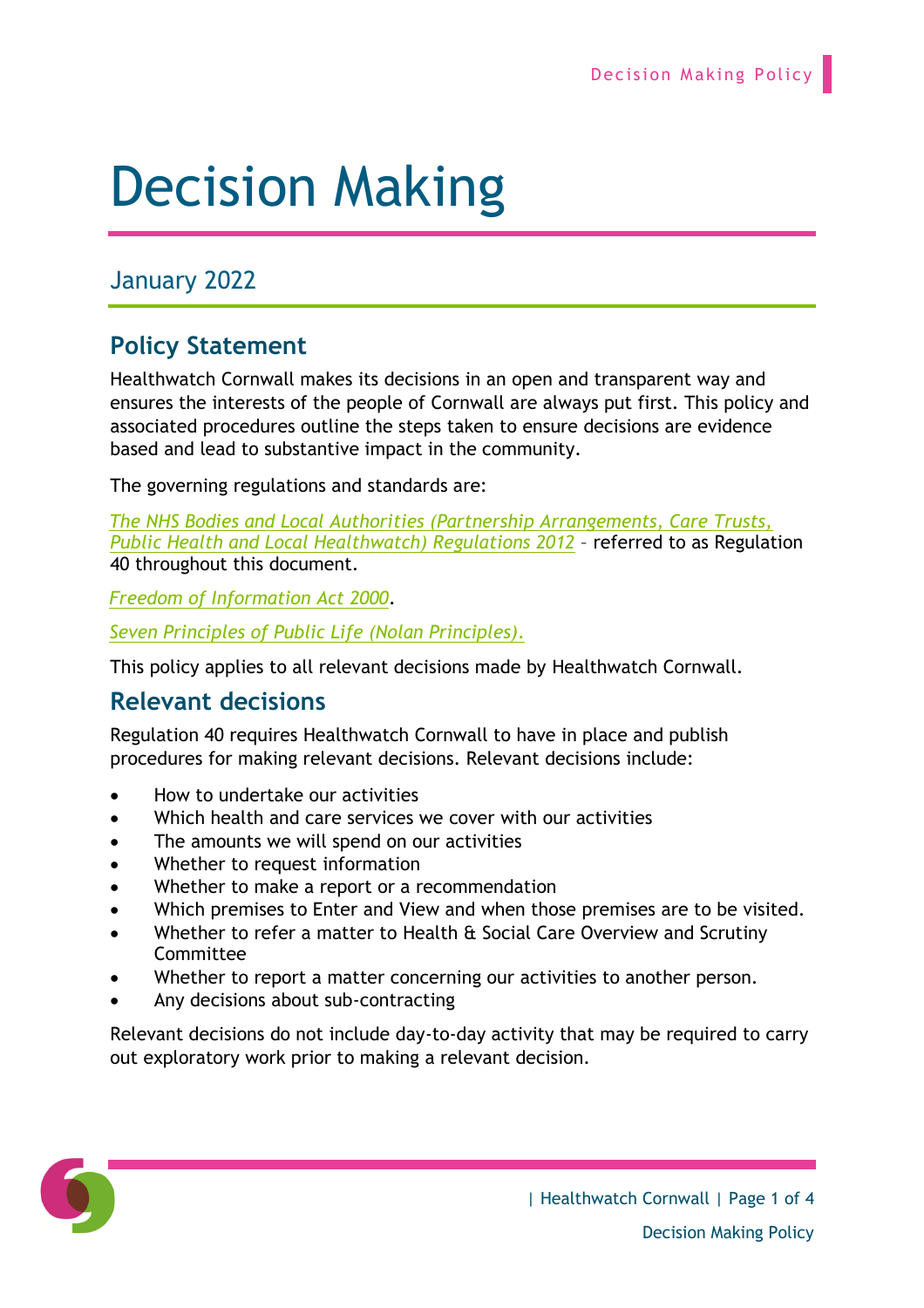## **Who may make such decisions?**

The Healthwatch Cornwall Board will be responsible for making relevant decisions. The Board will have the power to delegate some of the relevant decision making to the Chief Executive Officer of Healthwatch Cornwall for example, work which does not have a substantive impact on staff or financial resources.

All relevant decisions, including those delegated to the Chief Executive Officer, will be recorded in the minutes of the Board meeting at which the decision was made. The minutes of all Board meetings are published on Healthwatch Cornwall's website once they have been agreed by the Board as being a correct record of the meeting concerned.

Once a decision has been made, the staff team is responsible for implementation and delivery, with an agreed reporting process to Board.

The Board of Healthwatch Cornwall will reconsider a decision where new data has become available, or if circumstances change, which might prompt it to reach a different decision, or where there is evidence that this decision making process was not followed.

As a Community Interest Company decision making within Healthwatch Cornwall is also covered in our Articles of Association.

## **Involving lay persons or volunteers in such decisions**

Healthwatch Cornwall's Board is composed partly of lay persons (a person who is not a health or social care professional) and volunteers (a person who is not a paid employee of Healthwatch Cornwall). Healthwatch Cornwall intends to secure broad based views on its activities wherever possible, and involves others, particularly lay people and volunteers in its decision making.

#### **How are decisions made?**

The potential scope of the work of Healthwatch Cornwall is vast – it has a responsibility for health and social care services for all adults, children and young people in Cornwall including those who are most vulnerable or may be excluded. This means we must prioritise the issues we focus on. The main sources to inform our work programme are likely to come from:

- People's experiences of health and social care services that they share with us.
- Evidence we proactively collect about specific areas of concern through the stories and enquiries we hear directly, including deliberative research, public surveys and polls
- National and local data sets that evidence issues affecting large numbers of the local population and the most excluded

This list is not exhaustive and other relevant sources of data will be considered.

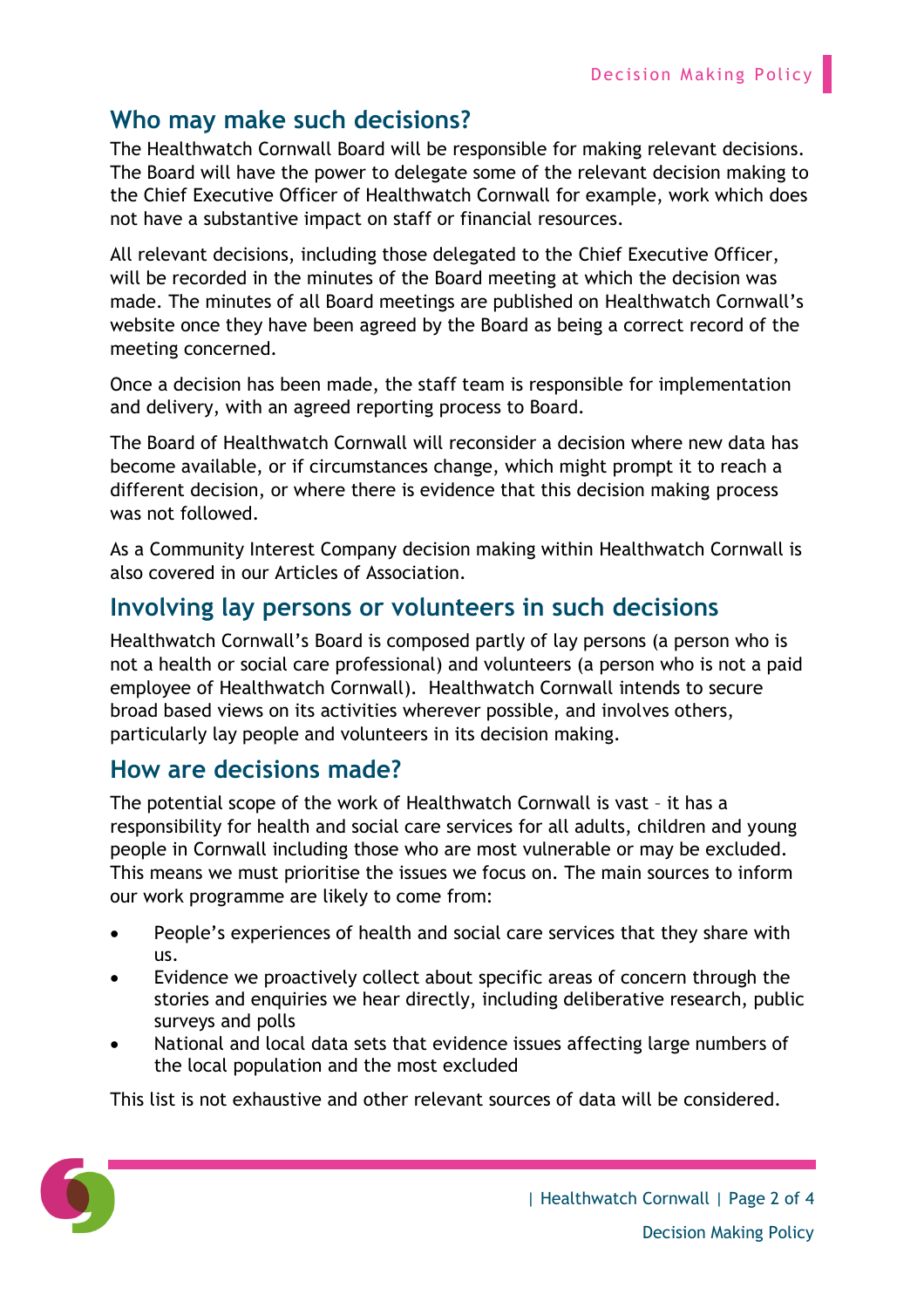In order to prioritise, the Healthwatch Cornwall Board will carefully consider all sources of information and decide where it can add most value. Areas to be considered include but are not limited to:

- That the issues fit with our organisational role and responsibilities, ensuring Healthwatch Cornwall delivers to its statutory remit.
- How much the issue matters to local people, it must be something they care about as we are here to be the voice of people in health and social care.
- How much change Healthwatch Cornwall can bring about. This enables us to make sure we are choosing areas where we can have the greatest impact. This is important to deliver the greatest return for our budget, maintain our independence and ensure we bring issues to the attention of the health and care system.
- Does the change need to come from Healthwatch Cornwall so we aren't focusing on things that others can do more easily and effectively?
- Finally, the Board of Healthwatch Cornwall will consider our work as a full set of priorities, as together they need to have the greatest impact for people using health and social care services.

Board meetings are open to the public, and minutes recording decisions will be available via Healthwatch Cornwall's website.

#### **Dealing with breaches of any procedure referred to in this policy document, including circumstances in which a breach would be referred to the local authority.**

If a decision is taken in the name of Healthwatch Cornwall without authorisation in the manner set out in this policy document, the Board will determine what action is needed. This may be to either approve the decision retrospectively, or to reverse the decision.

If the breach of the agreed procedure is considered to have also breached the contract between Healthwatch Cornwall and Cornwall Council, it will be reported to the Local Authority and further action agreed between the Local Authority and Healthwatch Cornwall.

In each eventuality, actions will be minuted and published on Healthwatch Cornwall's website.

## **Equality, Diversity and Inclusion statement**

Healthwatch Cornwall is committed to ensuring all decisions made are free from any form of discrimination on the grounds of age, disability, gender reassignment, marriage and civil partnership, pregnancy and maternity, race, religion or belief, sex and sexual orientation, in accordance with the Equality Act 2010.

Healthwatch Cornwall will monitor this policy in order to identify whether it is having an adverse impact on any group of individuals and act accordingly.